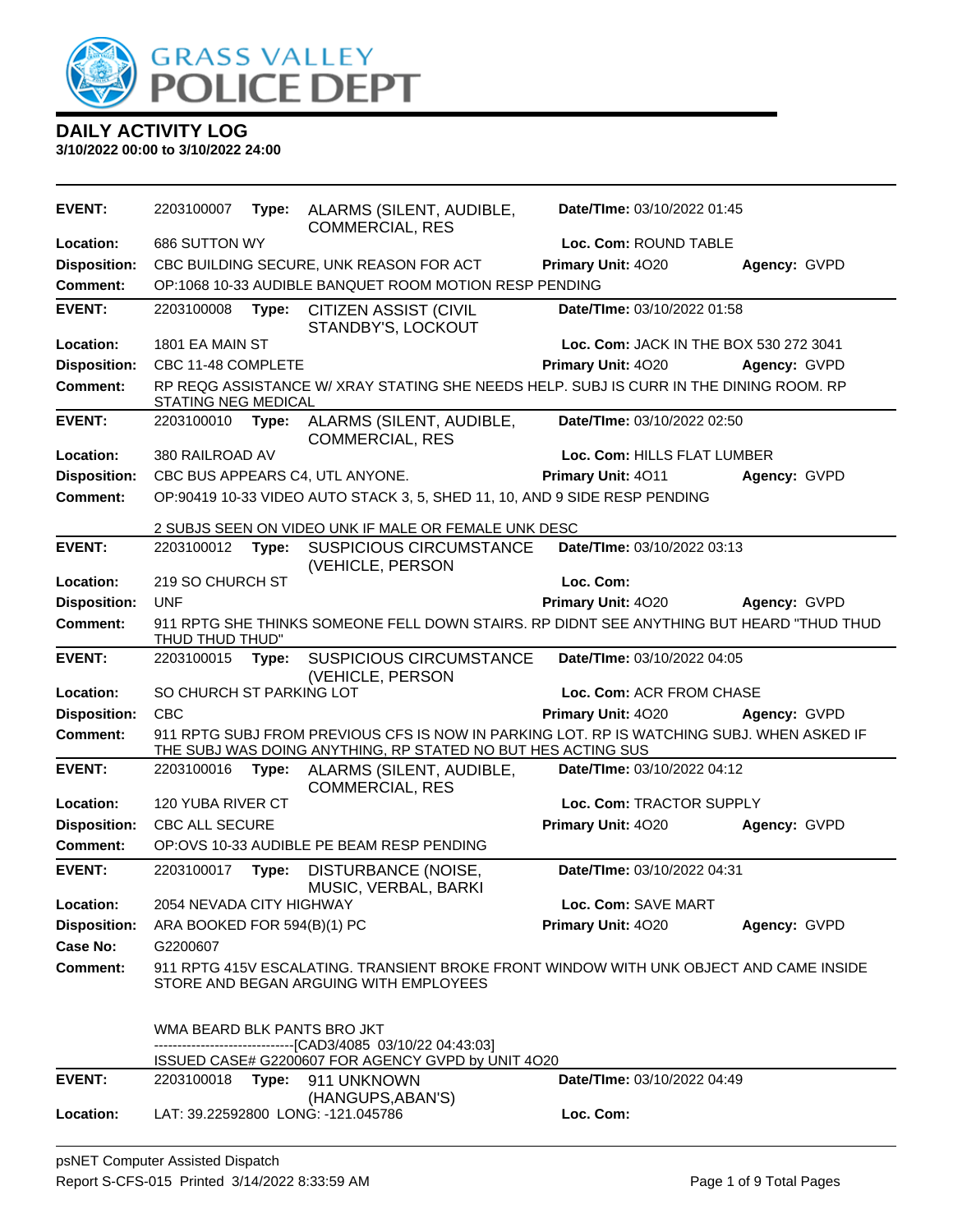

| <b>Disposition:</b>                    | <b>HBD</b>                                                                                                                                  |       |                                                                                                          | <b>Primary Unit:</b>                | Agency: GVPD                          |
|----------------------------------------|---------------------------------------------------------------------------------------------------------------------------------------------|-------|----------------------------------------------------------------------------------------------------------|-------------------------------------|---------------------------------------|
| <b>Comment:</b>                        | 911 OPEN LINE                                                                                                                               |       |                                                                                                          |                                     |                                       |
|                                        | LEFT MESSAGE ON CALLBACK<br>***** EVENT CLOSED BY CAD3                                                                                      |       | -------------------------------[CAD1/4051 03/10/22 04:50:58]                                             |                                     |                                       |
| <b>EVENT:</b>                          | 2203100028                                                                                                                                  |       | Type: ANIMALS (ABUSE, LOOSE,<br>FOUND, INJURED)                                                          | Date/TIme: 03/10/2022 08:11         |                                       |
| Location:                              | SCHOOL AL/SO AUBURN ST                                                                                                                      |       |                                                                                                          | Loc. Com:                           |                                       |
| <b>Disposition:</b>                    | <b>CBC</b>                                                                                                                                  |       |                                                                                                          | Primary Unit: 4Z32                  | Agency: GVPD                          |
| <b>Comment:</b>                        | LOOSE DOG                                                                                                                                   |       |                                                                                                          |                                     |                                       |
|                                        |                                                                                                                                             |       | --------------------------[CAD1/4011_03/10/22_08:18:06]<br>EVENT LOCATION CHANGED FROM SCHOOL/ SO AUBURN |                                     |                                       |
| <b>EVENT:</b>                          | 2203100030                                                                                                                                  |       | Type: DISTURBANCE (NOISE,<br>MUSIC, VERBAL, BARKI                                                        | Date/TIme: 03/10/2022 08:15         |                                       |
| Location:                              | 115 S CHURCH ST                                                                                                                             |       |                                                                                                          | Loc. Com: CLASSIC TATTOO            |                                       |
| <b>Disposition:</b>                    |                                                                                                                                             |       |                                                                                                          | <b>Primary Unit: 401</b>            | Agency: GVPD                          |
| <b>Comment:</b>                        |                                                                                                                                             |       | RP REQ 10-21 REF ISSUES WITH A PAST CUSTOMER WHO IS ACTING ERRATIC AND BUILT A SHRINE IFO THE            |                                     |                                       |
|                                        | BSN.                                                                                                                                        |       | NCSO HAD CTC WITH THE SU YESTERDAY ON CLEAR CREEK PL EVENT 2203090111                                    |                                     |                                       |
| <b>EVENT:</b>                          | 2203100034                                                                                                                                  |       | Type: 911 UNKNOWN<br>(HANGUPS, ABAN'S)                                                                   | Date/TIme: 03/10/2022 08:27         |                                       |
| Location:                              | 110 DORSEY DR #10                                                                                                                           |       |                                                                                                          | Loc. Com: APARTMENT COMPLEX         |                                       |
| <b>Disposition:</b>                    | <b>HBD</b>                                                                                                                                  |       |                                                                                                          | <b>Primary Unit:</b>                | Agency: GVPD                          |
| <b>Comment:</b>                        | 911 HANGUP                                                                                                                                  |       |                                                                                                          |                                     |                                       |
|                                        | -------------------------------[CAD3/4056_03/10/22_08:27:15]<br>EVENT LOCATION CHANGED FROM LAT: 39.23078300 LONG: -121.045132 GRASS VALLEY |       |                                                                                                          |                                     |                                       |
|                                        | C4 ON CALLBACK, J WITH PHONE<br>***** EVENT CLOSED BY CAD3                                                                                  |       | ------------------------------[CAD3/4056 03/10/22 08:27:24]                                              |                                     |                                       |
| <b>EVENT:</b>                          | 2203100046                                                                                                                                  |       | Type: COMMUNITY POLICING<br><b>ACTION</b>                                                                | Date/TIme: 03/10/2022 09:15         |                                       |
| <b>Disposition:</b><br><b>Comment:</b> | <b>CBC</b>                                                                                                                                  |       |                                                                                                          | <b>Primary Unit: 402</b>            | Agency: GVPD                          |
| <b>EVENT:</b>                          | 2203100077                                                                                                                                  | Type: | <b>ORDINANCES</b><br>(COUNTY/MUNICIPAL)                                                                  | Date/TIme: 03/10/2022 11:38         |                                       |
| Location:                              | 616 SUTTON WY                                                                                                                               |       |                                                                                                          |                                     | Loc. Com: GRASS VALLEY GROCERY OUTLET |
| <b>Disposition:</b>                    | <b>CBC LEFT VM</b>                                                                                                                          |       |                                                                                                          | Primary Unit: 4021                  | Agency: GVPD                          |
| <b>Comment:</b>                        |                                                                                                                                             |       | RP REQUESTING 10-21 REGARDING SOLICITATION AT GROCERY OUTLET.                                            |                                     |                                       |
| <b>EVENT:</b>                          | 2203100086                                                                                                                                  | Type: | 911 UNKNOWN<br>(HANGUPS, ABAN'S)                                                                         | Date/TIme: 03/10/2022 12:39         |                                       |
| Location:                              |                                                                                                                                             |       | LAT: 39.21920100 LONG: -121.052352                                                                       | Loc. Com:                           |                                       |
| <b>Disposition:</b>                    | <b>HBD</b>                                                                                                                                  |       |                                                                                                          | <b>Primary Unit:</b>                | Agency: GVPD                          |
| <b>Comment:</b>                        | 911 OPEN LINE/MSG LEFT<br>EVENT CLOSED BY CAD1                                                                                              |       |                                                                                                          |                                     |                                       |
| <b>EVENT:</b>                          | 2203100090                                                                                                                                  | Type: | PRIVATE PARTY TOW<br><b>REPORT</b>                                                                       | Date/TIme: 03/10/2022 12:49         |                                       |
| Location:                              | 972 SUTTON WY                                                                                                                               |       |                                                                                                          | Loc. Com: BEST WESTERN 530 273 1393 |                                       |
| <b>Disposition:</b>                    | <b>HBD</b>                                                                                                                                  |       |                                                                                                          | <b>Primary Unit:</b>                | Agency: GVPD                          |
| <b>Comment:</b>                        | <b>PRIVATE PARTY TOW</b>                                                                                                                    |       |                                                                                                          |                                     |                                       |
|                                        | FCN/3702206902763<br>***** EVENT CLOSED BY CAD3                                                                                             |       | -----------------[CAD3/4056_03/10/22 12:52:10]                                                           |                                     |                                       |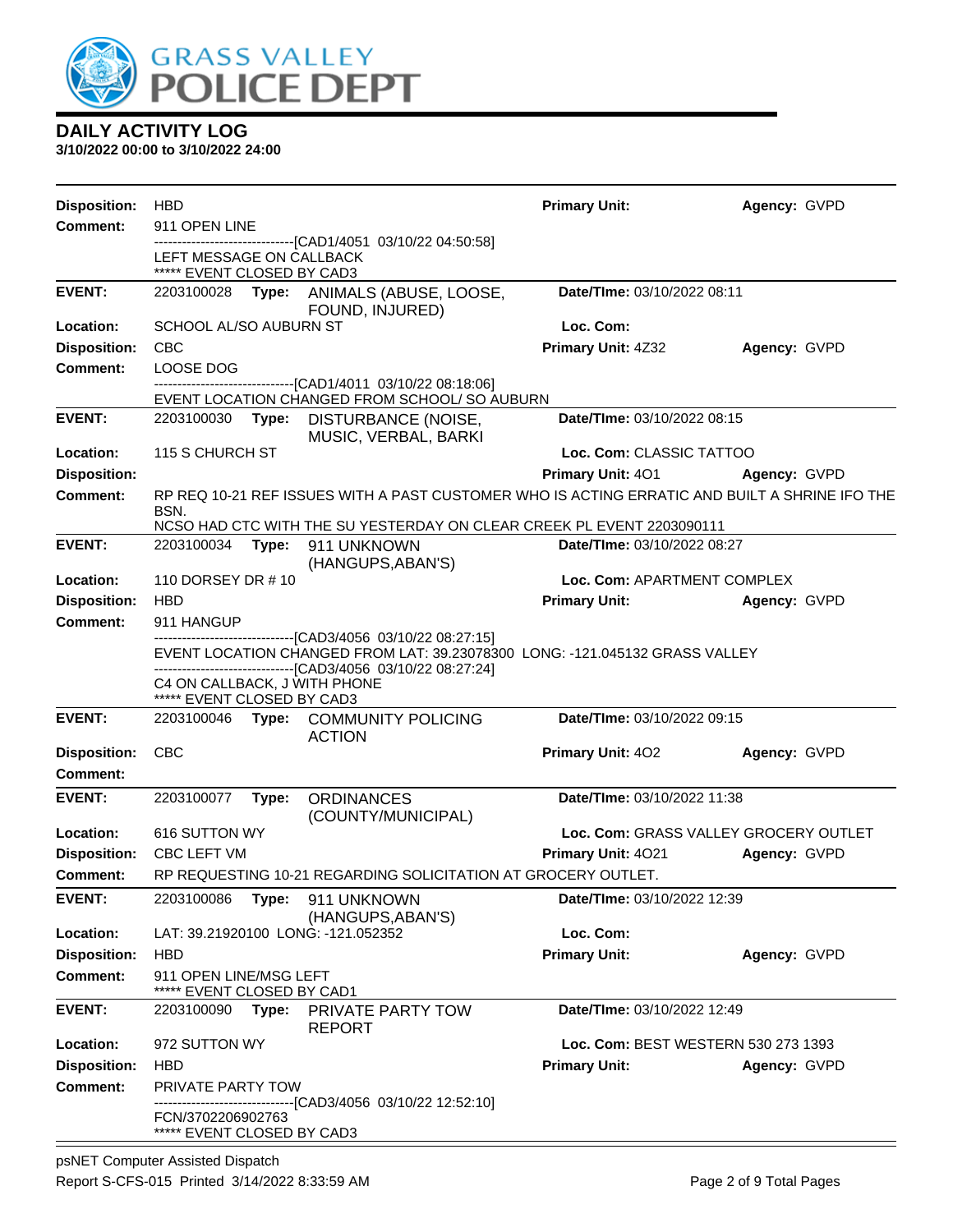

| EVENT:                     | 2203100091                 | Type: ALARMS (SILENT, AUDIBLE,<br><b>COMMERCIAL, RES</b>                                                                                                                                                                                                        | Date/TIme: 03/10/2022 12:55              |              |
|----------------------------|----------------------------|-----------------------------------------------------------------------------------------------------------------------------------------------------------------------------------------------------------------------------------------------------------------|------------------------------------------|--------------|
| Location:                  | 942 FREEMAN LN             |                                                                                                                                                                                                                                                                 | Loc. Com:                                |              |
| <b>Disposition:</b>        | <b>CBC PROPER CODE</b>     |                                                                                                                                                                                                                                                                 | Primary Unit: 4018                       | Agency: GVPD |
| <b>Comment:</b>            |                            | OP# G2W: AUDIBLE ALARM SIDE GARAGE DOOR RESP PENDING.<br>***** EVENT CLOSED BY CAD1 WITH COMMENT-PROPER CODE                                                                                                                                                    |                                          |              |
| <b>EVENT:</b>              |                            | 2203100094 Type: 911 UNKNOWN<br>(HANGUPS, ABAN'S)                                                                                                                                                                                                               | Date/TIme: 03/10/2022 13:24              |              |
| Location:                  | 400 SIERRA COLLEGE DR # B  |                                                                                                                                                                                                                                                                 | Loc. Com:                                |              |
| <b>Disposition:</b>        | FA                         |                                                                                                                                                                                                                                                                 | Primary Unit: 4K6                        | Agency: GVPD |
| <b>Comment:</b>            | 911 ABAN.                  |                                                                                                                                                                                                                                                                 |                                          |              |
|                            | WHO IS NOT ANSWERING.      | ---------------------------------[CAD1/4011 03/10/22 13:27:21]<br>ON CALL BACK, GOES TO ANSWERING SERVICE. ANSWERING SERVICE TRIED TO CONNECT TO OFFICE<br>-------------------------------[CAD1/4011 03/10/22 13:36:50]                                         |                                          |              |
|                            |                            | EVENT LOCATION CHANGED FROM 400 SIERRA COLLEGE DR GV                                                                                                                                                                                                            |                                          |              |
| <b>EVENT:</b>              |                            | 2203100098 Type: SUSPICIOUS CIRCUMSTANCE<br>(VEHICLE, PERSON                                                                                                                                                                                                    | Date/TIme: 03/10/2022 13:46              |              |
| Location:                  | 105 SO CHURCH ST #400      |                                                                                                                                                                                                                                                                 | Loc. Com:                                |              |
| <b>Disposition:</b>        | <b>CBC</b>                 |                                                                                                                                                                                                                                                                 | <b>Primary Unit: 401</b>                 | Agency: GVPD |
| <b>Comment:</b>            |                            | RP STATING SHES SCARED OF A SUBJ BECAUSE HE CAME TO RPS DOOR THE OTHER DAY, AND A<br>NEIGHBOR TOLD RP THE SU HAD A GUN. RP IS ALSO AFRAID OF SOCIAL WORKERS BECAUSE OF MIND<br>CONTROL AND SHE DOESNT KNOW HOW TO SAVE HER PARTNER FROM THEM. REQG PERSONAL CTC |                                          |              |
|                            | POSS MENTAL HEALTH ISSUES  |                                                                                                                                                                                                                                                                 |                                          |              |
|                            |                            | -------------------------------[CAD1/4011 03/10/22 13:47:27]<br>RP PROVIDED A PHONE NUMBER HOWEVER THEN STATED SHE GAVE SOMEONE ELSES PHONE NUMBER.<br>NUMBER WAS REMOVED FROM EVENT AS IT WAS NOT RELEVENT                                                     |                                          |              |
| <b>EVENT:</b>              | 2203100106                 | Type: 911 UNKNOWN<br>(HANGUPS, ABAN'S)                                                                                                                                                                                                                          | Date/TIme: 03/10/2022 14:15              |              |
| Location:                  | <b>GRASS VALLEY</b>        |                                                                                                                                                                                                                                                                 | Loc. Com:                                |              |
| <b>Disposition:</b>        | <b>HBD</b>                 |                                                                                                                                                                                                                                                                 | <b>Primary Unit:</b>                     | Agency: GVPD |
| <b>Comment:</b>            | 911 ABAN.                  |                                                                                                                                                                                                                                                                 |                                          |              |
|                            |                            | -------------------------------[CAD1/4011 03/10/22 14:36:37]<br>EVENT LOCATION CHANGED FROM LAT: 39.21920100 LONG: -121.052352 GRASS VALLEY                                                                                                                     |                                          |              |
|                            |                            | -------------------------------[CAD1/4011 03/10/22 14:36:43]                                                                                                                                                                                                    |                                          |              |
|                            | ***** EVENT CLOSED BY CAD1 | ON CALL BACK, C4 ACCIDENTAL IN PURSE                                                                                                                                                                                                                            |                                          |              |
| <b>EVENT:</b>              |                            | 2203100110 Type: WELFARE CHECK                                                                                                                                                                                                                                  | Date/TIme: 03/10/2022 14:24              |              |
| Location:                  | 231 DEPOT ST # 8           |                                                                                                                                                                                                                                                                 | Loc. Com:                                |              |
| <b>Disposition:</b>        | <b>CBC</b>                 |                                                                                                                                                                                                                                                                 | <b>Primary Unit: 4018</b>                | Agency: GVPD |
| <b>Comment:</b>            |                            | RP HELPED AN ELDERLY MALE ACROSS THE STREET TODAY. THE SUBJ TRIPPED AND HIT HIS HEAD ON A<br>LIGHTPOST. SUBJ STATED HE WAS C4 SO RP DROVE HIM BACK TO HIS APT. RP REQG WELFARE CHECK ON<br>THE SUBJ AS HE SEEMED A LITTLE CONFUSED.                             |                                          |              |
| <b>EVENT:</b>              |                            | 2203100111 Type: ALL OTHERS                                                                                                                                                                                                                                     | Date/TIme: 03/10/2022 14:26              |              |
| Location:                  | <b>GRASS VALLEY</b>        |                                                                                                                                                                                                                                                                 | Loc. Com:                                |              |
| <b>Disposition:</b>        | <b>CBC</b>                 |                                                                                                                                                                                                                                                                 | Primary Unit: 4021                       | Agency: GVPD |
| <b>Comment:</b>            |                            | RP REQ 10-21, SHE THINKS HER DAUGHTER WAS KIDNAPPED BUT HAS NO EVIDENCE TO BACK THAT CLAIM<br>-------------------------------[4O21/MDT 03/10/22 14:55]                                                                                                          |                                          |              |
|                            | PRIVACY REASONS            | VI WAS LOCATED AND IS CODE4. RP ADVISED OF BEING CODE4 BUT NO FURTHER INFO DISCLOSED FOR                                                                                                                                                                        |                                          |              |
| <b>EVENT:</b><br>Location: | 2203100113<br>418 PINE ST  | Type: GRAND THEFT AUTO                                                                                                                                                                                                                                          | Date/TIme: 03/10/2022 14:45<br>Loc. Com: |              |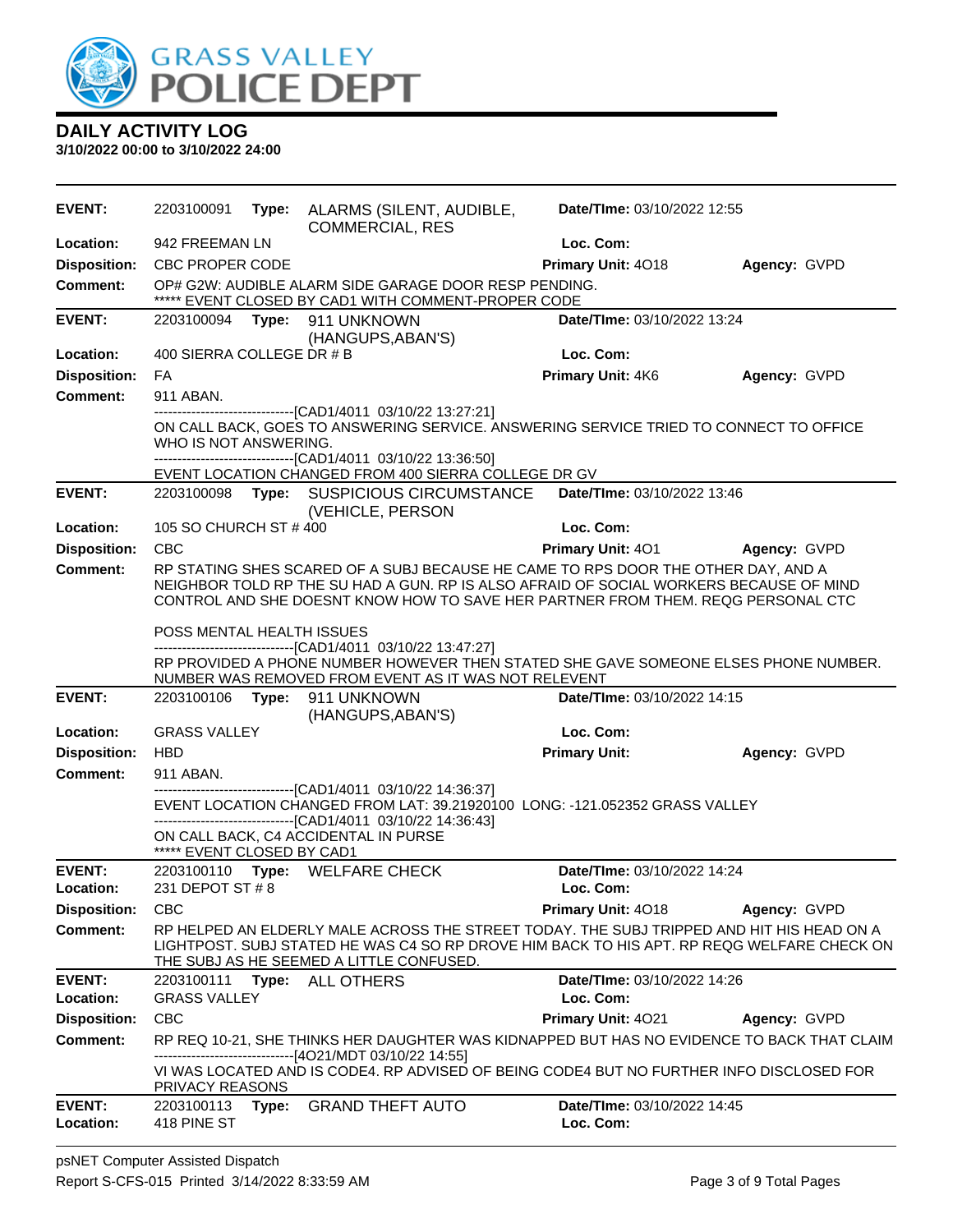

| <b>Disposition:</b> | RPT SUP TO G2200600                                                                                                                                                                                                                          | Primary Unit: 4018                                         | Agency: GVPD |
|---------------------|----------------------------------------------------------------------------------------------------------------------------------------------------------------------------------------------------------------------------------------------|------------------------------------------------------------|--------------|
| <b>Comment:</b>     | <b>OW 10851 UNOC</b>                                                                                                                                                                                                                         |                                                            |              |
|                     | ------------------------------[CAD3/4056 03/10/22 14:46:00]<br>EVENT LOCATION CHANGED FROM PINE/FIDDICK<br>-------------------------------[CAD3/4056_03/10/22 15:58:21]                                                                      |                                                            |              |
|                     | EVENT LOCATION CHANGED FROM PINE ST/FIDDICK LN GV                                                                                                                                                                                            |                                                            |              |
| <b>EVENT:</b>       | 2203100119 Type: BURGLARY (AUTO,<br>RESIDENCE, COMMERCIAL)                                                                                                                                                                                   | Date/TIme: 03/10/2022 15:15                                |              |
| Location:           | 321 DORSEY DR                                                                                                                                                                                                                                | Loc. Com: GRASS VALLEY SENIOR<br>APARTMENTS                |              |
| <b>Disposition:</b> | <b>CBC NEGATIVE ANSWER</b>                                                                                                                                                                                                                   | <b>Primary Unit: 4021</b>                                  | Agency: GVPD |
| <b>Comment:</b>     | RP RPTG 459 TO VEH, OCC'D LAST NIGHT. REQG 10-21                                                                                                                                                                                             |                                                            |              |
|                     | -------------------------------[CAD1/4011 03/10/22 15:15:25]<br>EVENT LOCATION CHANGED FROM 321 DORSEY DR 15 GV                                                                                                                              |                                                            |              |
| <b>EVENT:</b>       | 2203100120 Type: COMMUNITY POLICING<br><b>ACTION</b>                                                                                                                                                                                         | Date/TIme: 03/10/2022 15:17                                |              |
| Location:           | 660 MINNIE ST.                                                                                                                                                                                                                               | Loc. Com:                                                  |              |
| <b>Disposition:</b> | <b>CBC</b>                                                                                                                                                                                                                                   | <b>Primary Unit: 402</b>                                   | Agency: GVPD |
| <b>Comment:</b>     | ------------------------------[4O2/MDT 03/10/22 15:23]<br>GRAFFITI REMOVAL FROM SKATE PARK WATER FOUNTAIN                                                                                                                                    |                                                            |              |
| <b>EVENT:</b>       | 2203100126 Type: CITIZEN ASSIST (CIVIL<br>STANDBY'S, LOCKOUT                                                                                                                                                                                 | Date/TIme: 03/10/2022 15:39                                |              |
| Location:           | 14367 SUN FOREST DR                                                                                                                                                                                                                          | Loc. Com:                                                  |              |
| <b>Disposition:</b> | <b>CBC</b>                                                                                                                                                                                                                                   | Primary Unit: 403                                          | Agency: GVPD |
| <b>Comment:</b>     | REQUEST FOR CIVIL STANDBY                                                                                                                                                                                                                    |                                                            |              |
|                     | -------------------------[4O3/MDT 03/10/22 15:40]<br>RP IS STUDENT AT SILVER SPRINGS                                                                                                                                                         |                                                            |              |
| <b>EVENT:</b>       | 2203100127 Type: COMMUNITY POLICING<br><b>ACTION</b>                                                                                                                                                                                         | Date/TIme: 03/10/2022 15:44                                |              |
| Location:           | 123 MARGARET LN                                                                                                                                                                                                                              | Loc. Com:                                                  |              |
| <b>Disposition:</b> | <b>CBC</b>                                                                                                                                                                                                                                   | <b>Primary Unit: 402</b>                                   | Agency: GVPD |
| Comment:            | GRAFFITI REMOVED ON 03/08/22, CASE TAKENON 03/10/22 THE SUSPECT RETURNED AND VANDALIZED<br>THE WALL AGAIN WITH THE SAME GRAFFITI THAT READ, "SOR". THE GRAFFITI WAS REMOVED.<br>-------------------------------[CAD3/4056 03/10/22 15:47:16] |                                                            |              |
| <b>EVENT:</b>       | EVENT LOCATION CHANGED FROM 123 MARGARET LANE                                                                                                                                                                                                | Date/TIme: 03/10/2022 15:55                                |              |
| Location:           | 417 PINE ST                                                                                                                                                                                                                                  | Loc. Com:                                                  |              |
| <b>Disposition:</b> | <b>AST</b>                                                                                                                                                                                                                                   | <b>Primary Unit: 4018</b>                                  | Agency: GVPD |
| Comment:            | ---------------------------------[CAD3/4056 03/10/22 15:55:19]                                                                                                                                                                               |                                                            |              |
|                     | EVENT LOCATION CHANGED FROM 417 PINE ST                                                                                                                                                                                                      |                                                            |              |
| <b>EVENT:</b>       | 2203100130<br>Type:<br><b>COMMUNITY POLICING</b><br><b>ACTION</b>                                                                                                                                                                            | Date/TIme: 03/10/2022 16:07                                |              |
| Location:           | SO CHURCH ST/NEAL ST                                                                                                                                                                                                                         | Loc. Com:                                                  |              |
| <b>Disposition:</b> | <b>CBC</b>                                                                                                                                                                                                                                   | Primary Unit: 402                                          | Agency: GVPD |
| <b>Comment:</b>     | <b>GRAFFITI REMOVAL FROM BUS STOP</b><br>-----------------------[CAD3/4056_03/10/22 16:11:31]                                                                                                                                                |                                                            |              |
|                     | EVENT LOCATION CHANGED FROM CHURCH ST AT NEAL ST.                                                                                                                                                                                            |                                                            |              |
|                     | -------------------------------[4O2/MDT 03/10/22 16:23]                                                                                                                                                                                      |                                                            |              |
| <b>EVENT:</b>       | GRAFFITI READ "MASH" WITH AN "A" ABOVE, IN YELLOW PAINT. THE GRAFFITI WAS REMOVED.<br>Type: DISTURBANCE (NOISE,<br>2203100132                                                                                                                | Date/TIme: 03/10/2022 16:16                                |              |
|                     | MUSIC, VERBAL, BARKI                                                                                                                                                                                                                         |                                                            |              |
| Location:           | 225 S AUBURN ST                                                                                                                                                                                                                              | Loc. Com: HENNESSY SCHOOL / GRASS VALLEY<br><b>CHARTER</b> |              |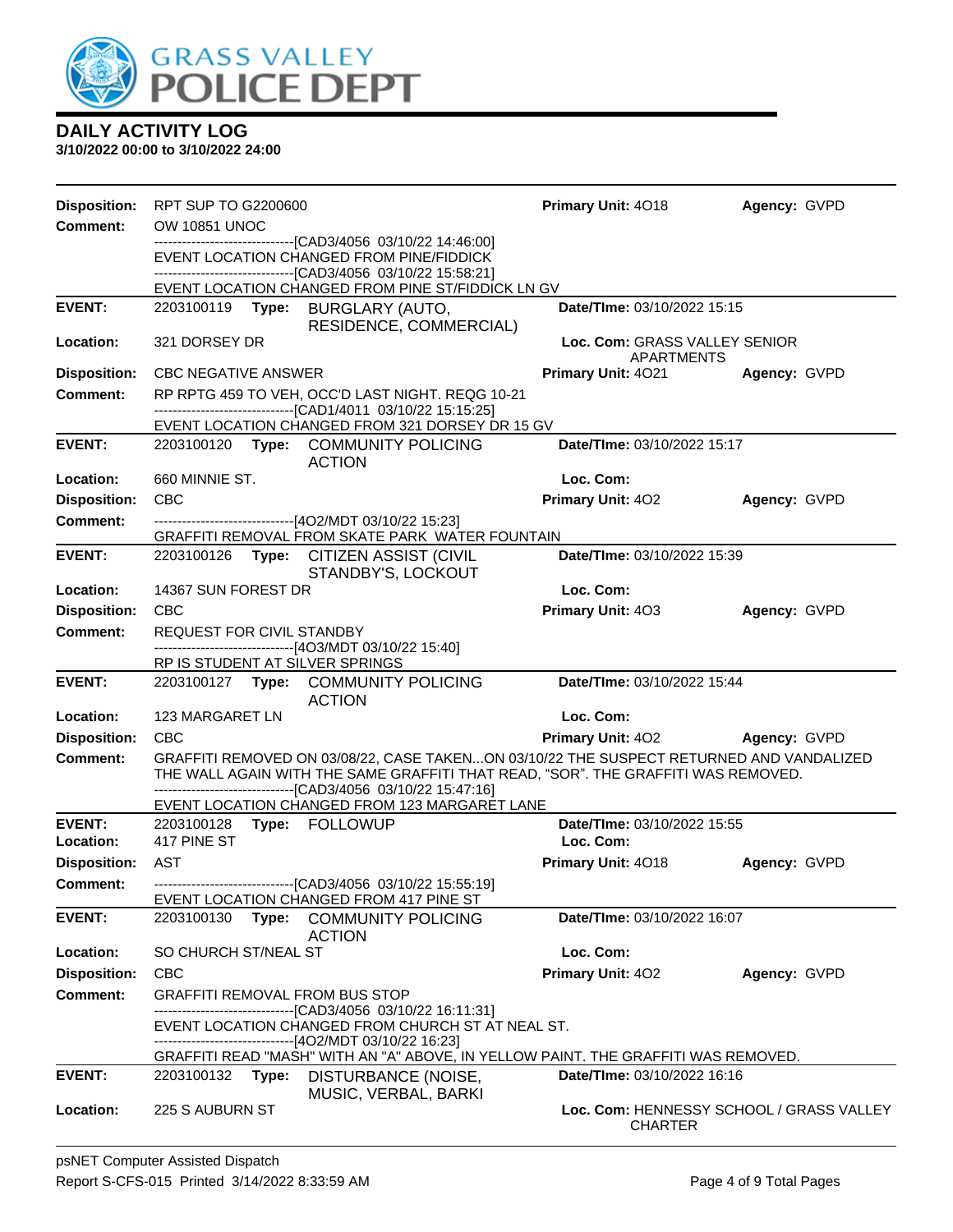

| <b>Disposition:</b> | <b>CBC</b>                 |       |                                                                                                                                                                                                                                         | <b>Primary Unit: 4K6</b>    | Agency: GVPD                             |
|---------------------|----------------------------|-------|-----------------------------------------------------------------------------------------------------------------------------------------------------------------------------------------------------------------------------------------|-----------------------------|------------------------------------------|
| <b>Comment:</b>     | LANGUAGE.                  |       | RP RPTG 3 MALE HIGHSCHOOL STUDENTS SMOKING VAPE PENS, RIDING SKATEBOARDS, USING PROFANE                                                                                                                                                 |                             |                                          |
|                     | <b>LSW HOODIES</b>         |       |                                                                                                                                                                                                                                         |                             |                                          |
|                     | LAST SEEN NEAR PLAYGROUND  |       | -------------------------------[CAD1/4011 03/10/22 16:16:07]                                                                                                                                                                            |                             |                                          |
| <b>EVENT:</b>       |                            |       | 2203100136 Type: PROPERTY LOST OR FOUND                                                                                                                                                                                                 | Date/TIme: 03/10/2022 16:31 |                                          |
| Location:           | <b>KATE HAYES ST</b>       |       |                                                                                                                                                                                                                                         | Loc. Com:                   |                                          |
| <b>Disposition:</b> | <b>CBC</b>                 |       |                                                                                                                                                                                                                                         | Primary Unit: 4K6           | Agency: GVPD                             |
| <b>Comment:</b>     |                            |       | --------------------------------[CAD3/4056 03/10/22 16:31:56]                                                                                                                                                                           |                             |                                          |
|                     |                            |       | EVENT LOCATION CHANGED FROM KATE HAYES                                                                                                                                                                                                  |                             |                                          |
| <b>EVENT:</b>       |                            |       | 2203100140 Type: ORDINANCES<br>(COUNTY/MUNICIPAL)                                                                                                                                                                                       | Date/TIme: 03/10/2022 16:47 |                                          |
| Location:           | 121 BANK ST                |       |                                                                                                                                                                                                                                         | Loc. Com: GOLD MINERS INN   |                                          |
| <b>Disposition:</b> | UTL                        |       |                                                                                                                                                                                                                                         | Primary Unit: 401           | Agency: GVPD                             |
| <b>Comment:</b>     |                            |       | RP RPTG SKATEBOARDER IN THE PARKING LOT, REFUSING TO LEAVE, SKATING TOO CLOSE TO VEHS.                                                                                                                                                  |                             |                                          |
|                     | <b>LSW JEANS</b>           |       |                                                                                                                                                                                                                                         |                             |                                          |
| <b>EVENT:</b>       | 2203100142                 | Type: | THEFT (GRAND, PETTY, FROM                                                                                                                                                                                                               | Date/TIme: 03/10/2022 16:55 |                                          |
| Location:           | 1008 PLAZA DR              |       | <b>MERCHANT)</b>                                                                                                                                                                                                                        | Loc. Com: FLYERS/EXXON      |                                          |
| <b>Disposition:</b> | <b>GOA</b>                 |       |                                                                                                                                                                                                                                         |                             |                                          |
| <b>Comment:</b>     |                            |       | 911 EMPLOYEE RPT'G THEFT OF A BEER                                                                                                                                                                                                      | Primary Unit: 4017          | Agency: GVPD                             |
|                     |                            |       | SU IS A TALL WMA W/ BEARD BRO JACKET, NEG ASSOCIATED VEH. UNK WHERE HE IS NOW<br>RP UNSURE IF BSN WILL WANT TO PRESS CHARGES                                                                                                            |                             |                                          |
| <b>EVENT:</b>       |                            |       | (HANGUPS, ABAN'S)                                                                                                                                                                                                                       | Date/TIme: 03/10/2022 17:05 |                                          |
| Location:           | 129 S AUBURN ST            |       |                                                                                                                                                                                                                                         |                             | Loc. Com: GRASS VALLEY POLICE DEPARTMENT |
| <b>Disposition:</b> | <b>HBD</b>                 |       |                                                                                                                                                                                                                                         | <b>Primary Unit:</b>        | Agency: GVPD                             |
| <b>Comment:</b>     |                            |       | 911 REQG TO KNOW IF THERE WAS AN OFFICER AT GVPD. RP WAS ADVISED THAT ONE CAN BE SENT. RP<br>STATED NO THANKS, NOT AN EMERGENCY AND DIDNT WANT TO TAKE ANY MORE TIME UP<br>-------------------------------[CAD1/4011_03/10/22 17:07:37] |                             |                                          |
|                     | ***** EVENT CLOSED BY CAD3 |       | NO FURTHER ASSISTANCE NEEDED. C4                                                                                                                                                                                                        |                             |                                          |
| <b>EVENT:</b>       |                            |       | 2203100153 Type: TRAFFIC (DUI, PARKING,<br>SPEED, HAZ                                                                                                                                                                                   | Date/TIme: 03/10/2022 17:15 |                                          |
| Location:           | 311 NO CHURCH ST           |       |                                                                                                                                                                                                                                         | Loc. Com: BEHIND THE BLDG   |                                          |
| <b>Disposition:</b> | <b>CBC</b>                 |       |                                                                                                                                                                                                                                         | Primary Unit: 401           | Agency: GVPD                             |
| Comment:            |                            |       | LANDLORD RPT'G MULTIPLE VEHS PARKED IN THE RED ZONE                                                                                                                                                                                     |                             |                                          |
| <b>EVENT:</b>       | 2203100160                 | Type: | TRAFFIC (DUI, PARKING,<br>SPEED, HAZ                                                                                                                                                                                                    | Date/TIme: 03/10/2022 17:34 |                                          |
| Location:           | EA MAIN ST/HUGHES RD       |       |                                                                                                                                                                                                                                         | Loc. Com:                   |                                          |
| <b>Disposition:</b> | <b>HBD</b>                 |       |                                                                                                                                                                                                                                         | <b>Primary Unit:</b>        | Agency: GVPD                             |
| <b>Comment:</b>     |                            |       | RP RPTG LARGE WHI PICKUP TRUCK WAS "SPEWING LARGE CLOUDS OF BLACK SMOKE", WAS ON<br>PURPOSE PER RP. DOT AWAY FROM THE ROUNDABOUT TWD BIG A'S<br>------[CAD3/4056 03/10/22 17:35:53]                                                     |                             |                                          |
|                     | <b>VOICED</b>              |       |                                                                                                                                                                                                                                         |                             |                                          |
|                     | ***** EVENT CLOSED BY CAD3 |       |                                                                                                                                                                                                                                         |                             |                                          |
| <b>EVENT:</b>       | 2203100161                 |       | Type: ANIMALS (ABUSE, LOOSE,<br>FOUND, INJURED)                                                                                                                                                                                         | Date/TIme: 03/10/2022 17:35 |                                          |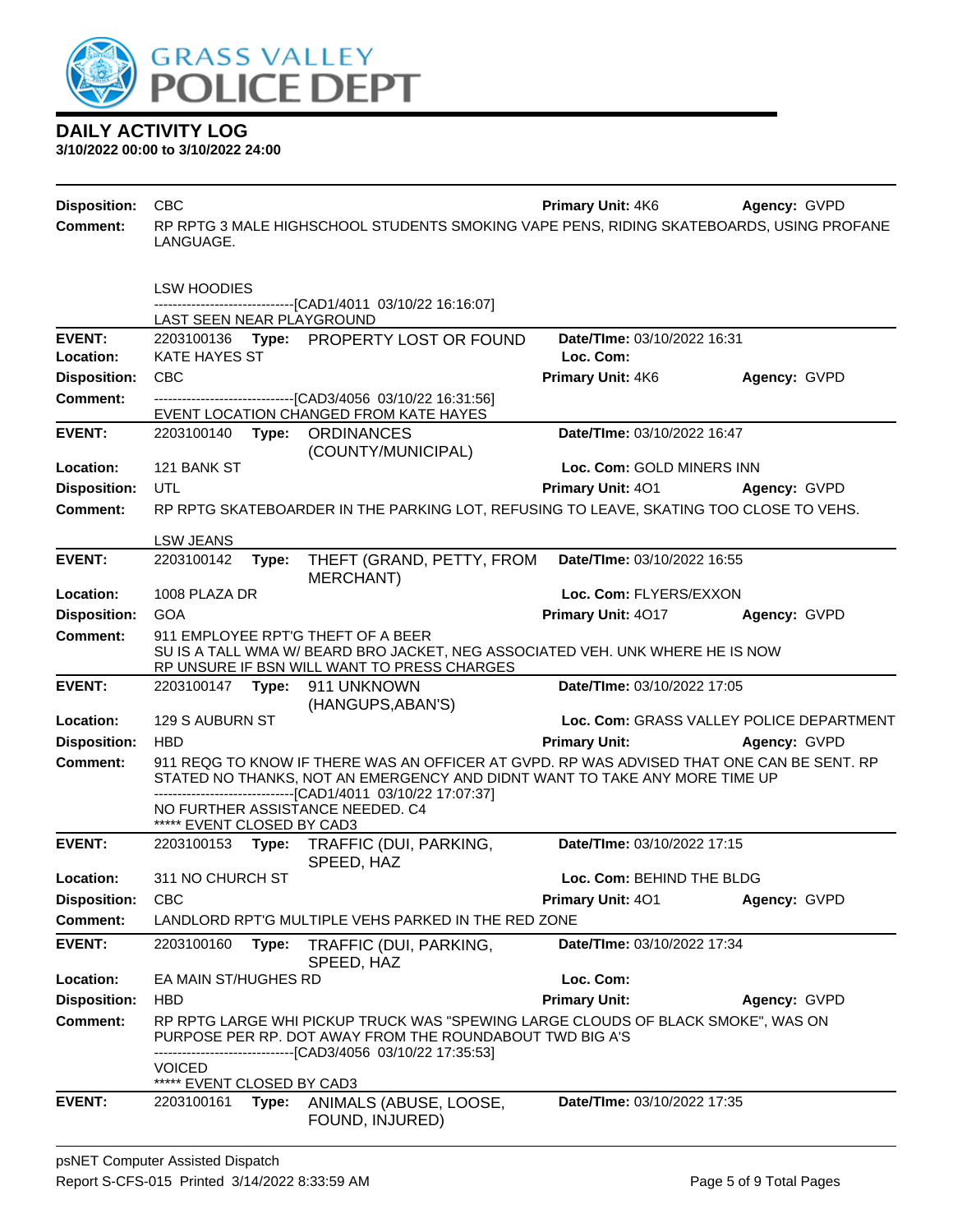

| Location:           | 49/20 STATE/DORSEY DR                   |       |                                                                                                                                                       | Loc. Com: SB                             |              |
|---------------------|-----------------------------------------|-------|-------------------------------------------------------------------------------------------------------------------------------------------------------|------------------------------------------|--------------|
| <b>Disposition:</b> | <b>HBD</b>                              |       |                                                                                                                                                       | <b>Primary Unit:</b>                     | Agency: GVPD |
| <b>Comment:</b>     |                                         |       | RP RPTG 11-44 YELLOW LAB ON THE SHOULDER. CLOSE TO ROADWAY HOWEVER NOT IN IT                                                                          |                                          |              |
|                     | DISPATCHED                              |       | -------------------------------[CAD1/4011 03/10/22 17:36:22]<br>ADDITIONAL RP STATING A VEH JUST HIT IT AND KEPT GOING. DOG ACTUALLY MIGHT HAVE TO BE |                                          |              |
|                     | 10-39 CHP<br>***** EVENT CLOSED BY CAD3 |       | ------------------------------[CAD1/4011_03/10/22 17:41:07]                                                                                           |                                          |              |
| <b>EVENT:</b>       |                                         |       | 2203100162 Type: GV PUBLIC WORKS - WATER<br><b>ISSUE</b>                                                                                              | Date/TIme: 03/10/2022 17:40              |              |
| Location:           | 2001 NEVADA CITY HY                     |       |                                                                                                                                                       | Loc. Com:                                |              |
| <b>Disposition:</b> | <b>HBD</b>                              |       |                                                                                                                                                       | <b>Primary Unit:</b>                     | Agency: GVPD |
| <b>Comment:</b>     |                                         |       | PLUMBER CALLING ABOUT SEWER BEING BACKED UP.<br>-------------------------------[CAD1/4011 03/10/22 18:22:32]                                          |                                          |              |
|                     | 10-39 PWW<br>***** EVENT CLOSED BY CAD3 |       |                                                                                                                                                       |                                          |              |
| <b>EVENT:</b>       |                                         |       | 2203100163 Type: CITIZEN ASSIST (CIVIL<br>STANDBY'S, LOCKOUT                                                                                          | Date/TIme: 03/10/2022 17:41              |              |
| Location:           | 1262 SUTTON WY                          |       |                                                                                                                                                       | Loc. Com: HOSPITALITY HOUSE 530 271 7144 |              |
| <b>Disposition:</b> | CBC 98T, BOTH CLEARED                   |       |                                                                                                                                                       | Primary Unit: 4017                       | Agency: GVPD |
| <b>Comment:</b>     | <b>CLEARANCE X2</b>                     |       |                                                                                                                                                       |                                          |              |
| <b>EVENT:</b>       | 2203100168                              |       | Type: THREATS                                                                                                                                         | Date/TIme: 03/10/2022 17:54              |              |
| Location:           | 10837 ROUGH & READY HIGHWAY             |       |                                                                                                                                                       | Loc. Com: LYMAN GILMORE SCHOOL           |              |
| <b>Disposition:</b> | <b>CBC</b>                              |       |                                                                                                                                                       | <b>Primary Unit: 4K6</b>                 | Agency: GVPD |
| <b>Comment:</b>     |                                         |       | RP REQG 10-21 REF HER DAUGHTER BEING THREATENED AT SCHOOL                                                                                             |                                          |              |
|                     |                                         |       | -------------------------------[4K6/MDT 03/10/22 18:31]<br>NEG CRIME. PER RP, INCIDENTS HAVE BEEN REPORTED TO THE SCHOOL AND THEY ARE FOLLOWING UP.   |                                          |              |
|                     | <b>CBC</b>                              |       |                                                                                                                                                       |                                          |              |
| <b>EVENT:</b>       | 2203100169                              | Type: | TRAFFIC (DUI, PARKING,<br>SPEED, HAZ                                                                                                                  | Date/TIme: 03/10/2022 17:55              |              |
| Location:           | 49/20 STATE/BRUNSWICK RD                |       |                                                                                                                                                       | Loc. Com: SB                             |              |
| <b>Disposition:</b> | UTL                                     |       |                                                                                                                                                       | Primary Unit: 4K6                        | Agency: GVPD |
| <b>Comment:</b>     |                                         |       | 911 WHI TRUCK TRYING TO RUN PEOPLE OFF THE HIGHWAY, TRF TO CHP.<br>-------------------------------[CAD3/4056 03/10/22 17:56:14]                       |                                          |              |
|                     | <b>VOICED</b>                           |       |                                                                                                                                                       |                                          |              |
| <b>EVENT:</b>       | 2203100173                              |       | Type: ALARMS (SILENT, AUDIBLE,<br><b>COMMERCIAL, RES</b>                                                                                              | Date/TIme: 03/10/2022 18:15              |              |
| Location:           | 208 SUTTON WY                           |       |                                                                                                                                                       | Loc. Com: CONNECTING POINT               |              |
| <b>Disposition:</b> | FA                                      |       |                                                                                                                                                       | Primary Unit: 401                        | Agency: GVPD |
| <b>Comment:</b>     |                                         |       | 10-33A/ LOWER LEVEL MOTION/ RESP PENDING                                                                                                              |                                          |              |
| <b>EVENT:</b>       | 2203100174                              | Type: | <b>FIRE</b>                                                                                                                                           | Date/TIme: 03/10/2022 18:18              |              |
| Location:           | 988 PLAZA DR                            |       |                                                                                                                                                       | Loc. Com: MARGARITAS RESTAURANT          |              |
| <b>Disposition:</b> | FIRE EXTINGUISHED                       |       | CBC 98T, 11-48 TO HOLIDAY LODGE, WARMING                                                                                                              | Primary Unit: 4017                       | Agency: GVPD |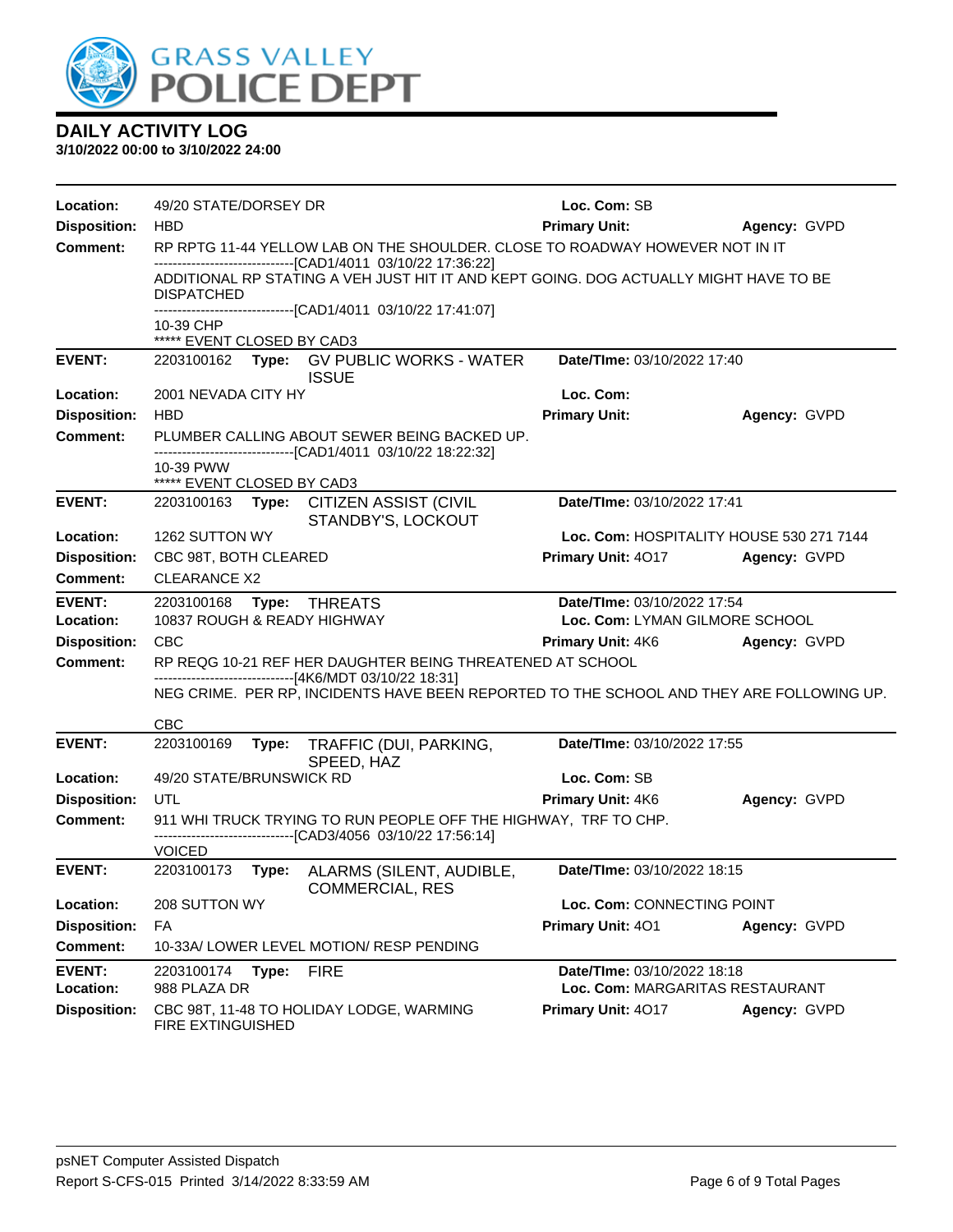

| <b>Comment:</b>     | 911 FEMALE SITTING ON A ROCK, LIGHTING A TREE ON FIRE                                                                                                                               |                                   |              |
|---------------------|-------------------------------------------------------------------------------------------------------------------------------------------------------------------------------------|-----------------------------------|--------------|
|                     | -------------------------------[CAD1/4011_03/10/22 18:18:42]<br><b>BEHIND THE BNS</b>                                                                                               |                                   |              |
|                     | ------------------------------[CAD1/4011_03/10/22 18:19:04]                                                                                                                         |                                   |              |
|                     | BUNDLED UP CLOTHES, CARRYING BAGS                                                                                                                                                   |                                   |              |
|                     | SMALL FLAMES AT HER FEET                                                                                                                                                            |                                   |              |
|                     | -------------------------------[CAD1/4011_03/10/22_18:20:12]<br>10-39 CALFIRE TO STAGE                                                                                              |                                   |              |
|                     | -------------------------------[CAD3/4056_03/10/22 18:21:21]                                                                                                                        |                                   |              |
|                     | ADD 911 RPT'G SAME.<br>-------------------------------[CAD3/4056_03/10/22 18:23:15]                                                                                                 |                                   |              |
|                     | 10-39 CALFIRE TO 10-22                                                                                                                                                              |                                   |              |
| <b>EVENT:</b>       | 2203100175 Type: ALARMS (SILENT, AUDIBLE,<br><b>COMMERCIAL, RES</b>                                                                                                                 | Date/TIme: 03/10/2022 18:28       |              |
| Location:           | 185 SPRINGHILL DR                                                                                                                                                                   | Loc. Com: ERNIE'S VAN AND STORAGE |              |
| <b>Disposition:</b> | <b>HBD</b>                                                                                                                                                                          | <b>Primary Unit:</b>              | Agency: GVPD |
| <b>Comment:</b>     | WAREHOUSE DOORS, AUD, RESP PENDING, OP 099<br>-------------------------------[CAD1/4085 03/10/22 18:28:54]                                                                          |                                   |              |
|                     | REF# 647411                                                                                                                                                                         |                                   |              |
|                     | ---------------------------------[CAD3/4056_03/10/22_18:34:12]<br>10-22 PROPER CODE                                                                                                 |                                   |              |
|                     | ***** EVENT CLOSED BY CAD3                                                                                                                                                          |                                   |              |
| <b>EVENT:</b>       | 2203100176 Type: 911 UNKNOWN<br>(HANGUPS, ABAN'S)                                                                                                                                   | Date/TIme: 03/10/2022 18:33       |              |
| Location:           | LAT: 39.21923900 LONG: -121.064186                                                                                                                                                  | Loc. Com:                         |              |
| <b>Disposition:</b> | <b>HBD</b>                                                                                                                                                                          | <b>Primary Unit:</b>              | Agency: GVPD |
| Comment:            | 911 OPEN LINE, PEOPLE HAVING CONVERSATION IN BACKGROUND, SOUNDS CODE 4.<br>-------------------------------[CAD1/4085 03/10/22 18:39:50]                                             |                                   |              |
|                     | ON CALLBACK, LEFT MSG.                                                                                                                                                              |                                   |              |
|                     | ***** EVENT CLOSED BY CAD3                                                                                                                                                          |                                   |              |
| <b>EVENT:</b>       | 2203100179<br>Type: DISTURBANCE (NOISE,<br>MUSIC, VERBAL, BARKI                                                                                                                     | Date/TIme: 03/10/2022 18:40       |              |
| Location:           | 2054 NEVADA CITY HIGHWAY                                                                                                                                                            | Loc. Com: SAVE MART               |              |
| <b>Disposition:</b> | CBC NORMAL BEHAVIOR FOR SUBJ, HES MOVING<br><b>ALO</b>                                                                                                                              | Primary Unit: 4K6                 | Agency: GVPD |
| <b>Comment:</b>     | EMPLOYEE RPT'G THERE IS A MALE SUBJ INSIDE NEAR PHARMACY DOORS, HE STATED HE FEELS LIKE HE<br>IS BEING TIED UP AND SOMETHING IS ATTACKING HIM. HE IS FIGHTING THE AIR               |                                   |              |
| <b>EVENT:</b>       | WMA MID 30'S GRY/GRN HOODIE, JEANS<br>2203100182 Type: VEH CITES, VIN, TOWS, DUI                                                                                                    | Date/TIme: 03/10/2022 19:15       |              |
| Location:           | 201 EA MAIN ST                                                                                                                                                                      | Loc. Com: ROBINSONS               |              |
| <b>Disposition:</b> | CBC DRIVER ESCORTED HOME                                                                                                                                                            | Primary Unit: 4017                | Agency: GVPD |
| <b>Comment:</b>     | --------------------[CAD3/3980_03/10/22 19:18:03]<br>EVENT LOCATION CHANGED FROM ROBNSONS                                                                                           |                                   |              |
| <b>EVENT:</b>       | 2203100183<br>Type:<br>THREATS                                                                                                                                                      | Date/TIme: 03/10/2022 19:17       |              |
| Location:           | 10837 ROUGH & READY HIGHWAY                                                                                                                                                         | Loc. Com: LYMAN GILMORE SCHOOL    |              |
| <b>Disposition:</b> | <b>CBC RELATED TO EARLIER CALL</b>                                                                                                                                                  | <b>Primary Unit:</b>              | Agency: GVPD |
| <b>Comment:</b>     | RP REPORTING THAT HER DAUGHTER WAS IN AN INCIDENT AT SCHOOL TODAY, AND SHE JUST RECEIVED<br>NOTIFICATION VIA SNAPCHAT THAT HER DAUGHTER IS GOING TO GET BEAT UP AT SCHOOL TOMORROW. |                                   |              |
|                     | REQ 10-21<br>EVENT CLOSED BY CAD3 WITH COMMENT-RELATED TO EARLIER CALL                                                                                                              |                                   |              |
| <b>EVENT:</b>       | 2203100188<br>Type:<br>TRAFFIC (DUI, PARKING,<br>SPEED, HAZ                                                                                                                         | Date/TIme: 03/10/2022 19:37       |              |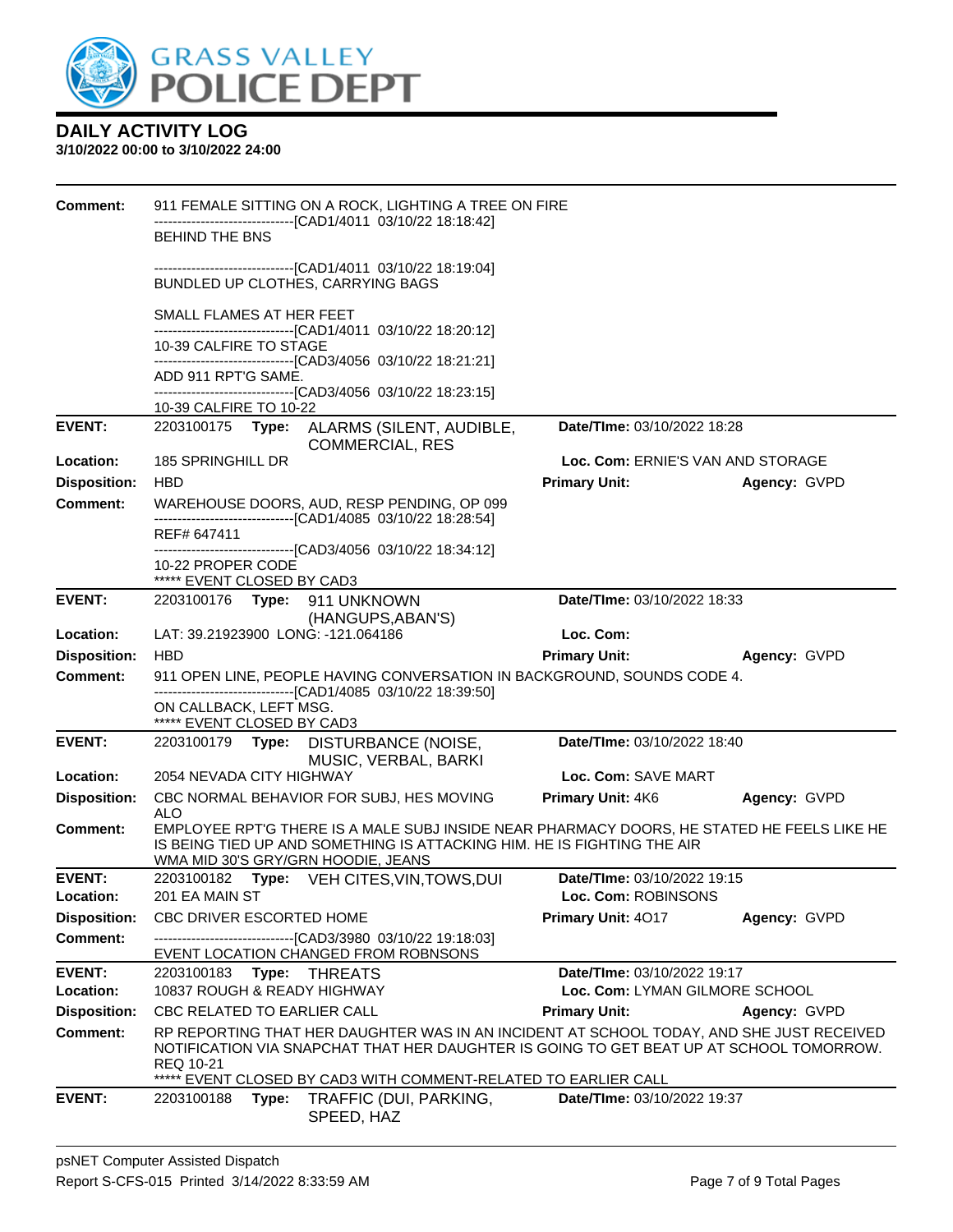

| Location:                  | 49/20 RAMP STATE/DORSEY DR<br>Loc. Com: SB BETWEEN DORSEY AND IDAHO<br>MARYLAND                                                                                                       |                                          |              |  |
|----------------------------|---------------------------------------------------------------------------------------------------------------------------------------------------------------------------------------|------------------------------------------|--------------|--|
| <b>Disposition:</b>        | <b>HBD</b>                                                                                                                                                                            | <b>Primary Unit:</b>                     | Agency: GVPD |  |
| <b>Comment:</b>            | RP REPORITNG 1144 DOG ON SHOULDER.<br>-------------------------------[CAD1/4085 03/10/22 19:37:30]                                                                                    |                                          |              |  |
|                            | 1039 CHP<br>***** EVENT CLOSED BY CAD1                                                                                                                                                |                                          |              |  |
| <b>EVENT:</b><br>Location: | 2203100193 Type: TRAFFIC ACCIDENT<br>WHITING ST/SO AUBURN ST                                                                                                                          | Date/TIme: 03/10/2022 20:17<br>Loc. Com: |              |  |
| <b>Disposition:</b>        | MERGED 2203100194                                                                                                                                                                     | <b>Primary Unit:</b>                     | Agency: GVPD |  |
| <b>Comment:</b>            | 911 TRUCK FLIPPED. XFER TO CALFIRE                                                                                                                                                    |                                          |              |  |
|                            | -------------------------------[CAD1/4085 03/10/22 20:18:15]<br>1 PERSON IN VEH, MALE APPROX 20S<br>***** EVENT CLOSED BY CAD1 WITH COMMENT-2203100194                                |                                          |              |  |
| <b>EVENT:</b>              | 2203100194 Type: TRAFFIC ACCIDENT                                                                                                                                                     | Date/TIme: 03/10/2022 20:17              |              |  |
| Location:                  | <b>JOYCE DR/WHITING ST</b>                                                                                                                                                            | Loc. Com:                                |              |  |
| <b>Disposition:</b>        | RPT CITED AND RELEASED                                                                                                                                                                | Primary Unit: 4011                       | Agency: GVPD |  |
| <b>Case No:</b>            | G2200608                                                                                                                                                                              |                                          |              |  |
| Comment:                   | 911 VEH ROLLOVER TRANSFER TO CALFIRE                                                                                                                                                  |                                          |              |  |
|                            | ------------------------------[MERGED CAD1/4085 03/10/2022 20:18:41]<br>MERGED 2203100193 TYPE: TA                                                                                    |                                          |              |  |
|                            | LOCATION: WHITING ST/SO AUBURN ST                                                                                                                                                     |                                          |              |  |
|                            | RP: NAME: TAYLOR PHONE: 7180901 (530)<br>COMMENTS: 911 TRUCK FLIPPED. XFER TO CALFIRE-----------------------------------[CAD1/4085 03/10/22 20:18:15]                                 |                                          |              |  |
|                            | 1 PERSON IN VEH, MALE APPROX 20S                                                                                                                                                      |                                          |              |  |
|                            | -------------------------------[CAD3/3980 03/10/22 20:34:22]                                                                                                                          |                                          |              |  |
|                            | PER VALLEY TOX THEY ARE NOT AVAIL                                                                                                                                                     |                                          |              |  |
|                            | -------------------------------[CAD1/4085 03/10/22 20:38:13]<br>TOW ASSIGNED-KILROYS, 800 E MAIN ST, GRASS VALLEY, 5302733495,                                                        |                                          |              |  |
|                            | -------------------------------[CAD1/4085 03/10/22 20:38:29]                                                                                                                          |                                          |              |  |
|                            | KILROYS ETA DRIVERTIME                                                                                                                                                                |                                          |              |  |
|                            | --------------------------------[CAD3/3980 03/10/22 20:41:01]<br>VALLEY TOX IS AT THE HOSPITAL NAME OF ALISA<br>--------------------------------[CAD3/3980 03/10/22 20:45:19]         |                                          |              |  |
|                            | ISSUED CASE# G2200608 FOR AGENCY GVPD by UNIT 4O11                                                                                                                                    |                                          |              |  |
|                            | -------------------------------[CAD1/4085 03/10/22 21:23:15]                                                                                                                          |                                          |              |  |
|                            | PER VALLEY TOX, PHLEB WHO IS ON SCENE IS ON THE CLOCK AT TEH HOSPITAL, SO DRAW WILL NOT BE<br>DONE VIA CALLEY TOX. RESPONDING OFFICERS CAN INFORM HOSPITAL OF DRAW AND THEY WILL SEND |                                          |              |  |
|                            | SOMEONE FROM LAB FOR DRAW                                                                                                                                                             |                                          |              |  |
|                            | -------------------------------[CAD1/4085 03/10/22 21:27:42]                                                                                                                          |                                          |              |  |
| <b>EVENT:</b>              | FCN/3702206904853 FOR FORD                                                                                                                                                            | Date/TIme: 03/10/2022 20:19              |              |  |
|                            | (HANGUPS, ABAN'S)                                                                                                                                                                     |                                          |              |  |
| Location:                  | 871 SUTTON WY                                                                                                                                                                         | Loc. Com: LAUNDERLAND                    |              |  |
| <b>Disposition:</b>        | CBC CLEAR PER 4020/ WILL CALLL LATER                                                                                                                                                  | <b>Primary Unit:</b>                     | Agency: GVPD |  |
| <b>Comment:</b>            | 911 CHP TRANSFER/ REQG 4O20 GIVE HER A RIDE TO NORTH SAN JUAN, NEG EMERGENCIES<br>EVENT CLOSED BY CAD3 WITH COMMENT-CLEAR PER 4O20/ WILL CALLL LATER                                  |                                          |              |  |
| <b>EVENT:</b>              | 2203100199<br>Type:<br>DISTURBANCE (NOISE,                                                                                                                                            | Date/TIme: 03/10/2022 20:49              |              |  |
|                            | MUSIC, VERBAL, BARKI                                                                                                                                                                  |                                          |              |  |
| Location:                  | 444 SO AUBURN ST                                                                                                                                                                      | Loc. Com:                                |              |  |
| <b>Disposition:</b>        | RPT CASE TAKEN FOR INFO                                                                                                                                                               | Primary Unit: 4S3                        | Agency: GVPD |  |
| <b>Case No:</b>            | G2200609                                                                                                                                                                              |                                          |              |  |